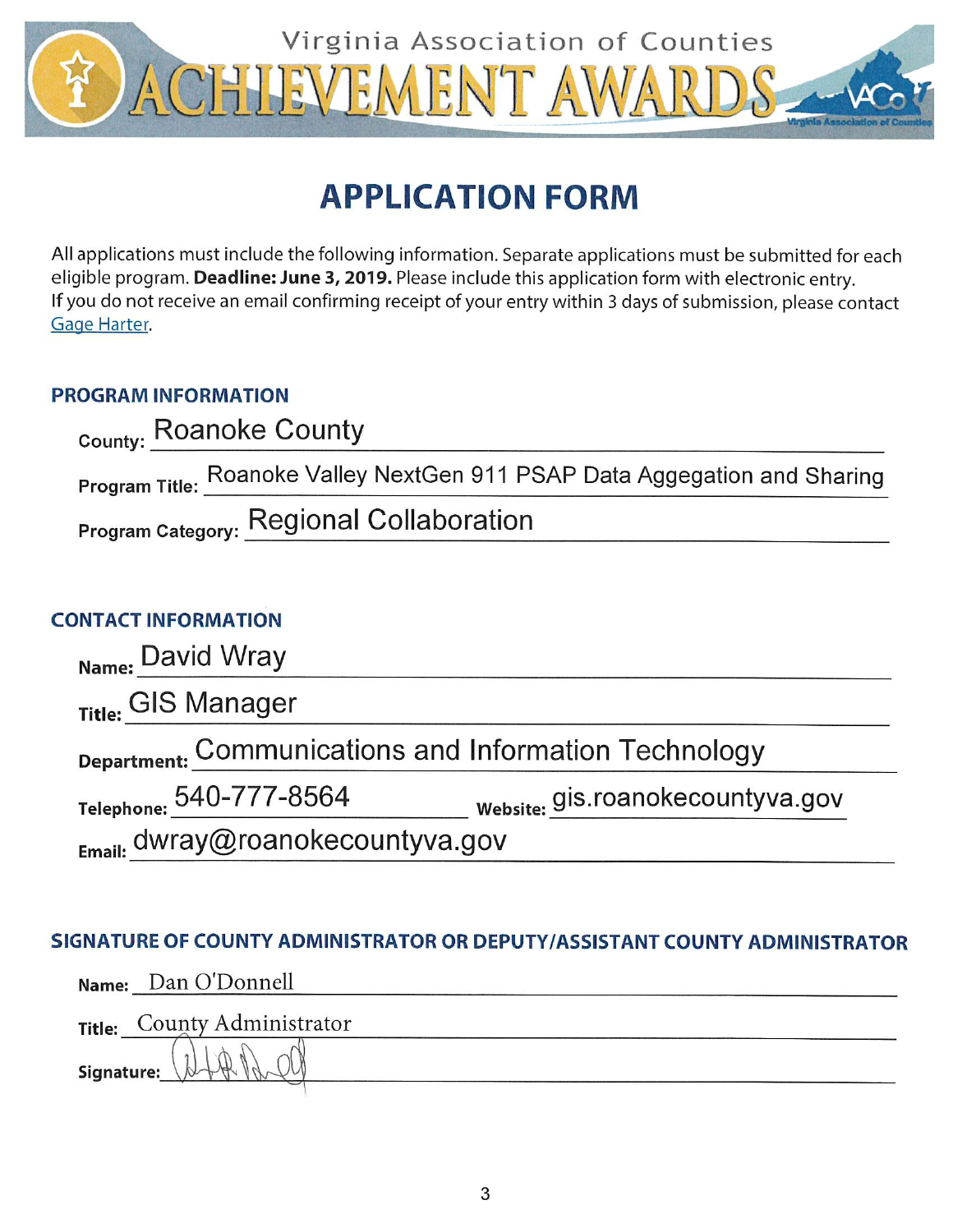### **THE PROBLEM OR CHALLENGE**

The Roanoke Valley is home to three municipal governments - the County of Roanoke, the City of Salem, and the City of Roanoke - that share common geography. Within the valley, these three governments shared a vision to establish a dynamic regional dataset designed to support Public Safety Answering Points (PSAP) today, while building the foundation for tomorrow's NextGen 9-1-1 services.

Location data has always been central to 9-1-1 to help direct response teams to the appropriate destination, and provide mutual aid services across jurisdictional boundaries. Problems with the data prior to this project included lack of compatibility of spatial data architecture in GIS and Public Safety systems, and lack of seamlessness for routing, across localities. The ever-increasing presence of GIS paralleled by advances in location technology offered an opportunity to streamline regional data management and access across each jurisdiction and between the public safety agencies of each local government.

Roanoke County, the City of Roanoke and the City of Salem leveraged GIS to compile, manage and host web-based map services that represent the most upto-date versions of the datasets from each locality. The core data is comprised of road centerlines, address points, building footprints, emergency service zones, PSAP boundaries, and authoritative administrative boundaries.

A dynamic and consistent 9-1-1 dataset is a necessary component to create the foundation for the next generation of dispatch communications for the many public safety agencies across the Roanoke Valley.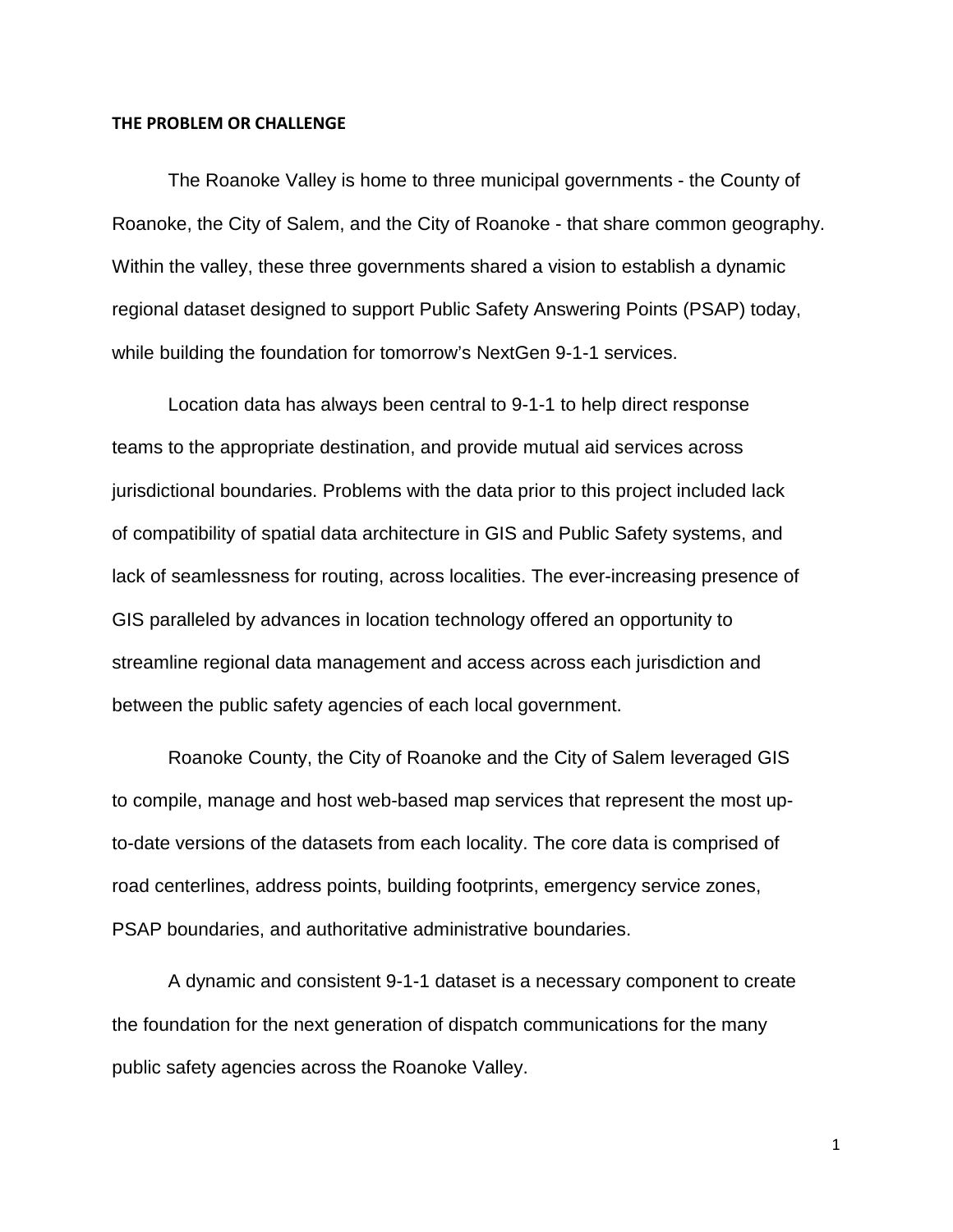Accurate location data has always been central to 9-1-1 in helping dispatch police, fire and rescue, and emergency services to the appropriate destination. To support regional mutual aid agreements and other cooperative efforts, Roanoke County, the City of Roanoke and the City of Salem have been seeking ways to compile, manage and host web-based map services that represent the most up-todate versions of the datasets from each locality. The core data is comprised of road centerlines, address points, building footprints, emergency service zones, PSAP boundaries, and authoritative administrative boundaries. A comprehensive data store of accurate and consistent data promises to streamline regional data management and access across each of the three jurisdictions.

The challenge is that much of the data resides within disparate databases in each locality, with varying data models (schemas), and diverse maintenance processes. As part of developing this regional dataset, grant funding was received from the Virginia 9-1-1 Services Board to help accomplish the following tasks to integrate each localities' data:

- Facilitate the creation of a data service or feed at each locality containing the core datasets from each locality using ESRI's Portal to Portal Collaboration;
- Establish automated processes for the local data service/feed to be updated in real or near-real time;
- Develop automated data acquisition methods to consolidate data sources from separate in-house systems;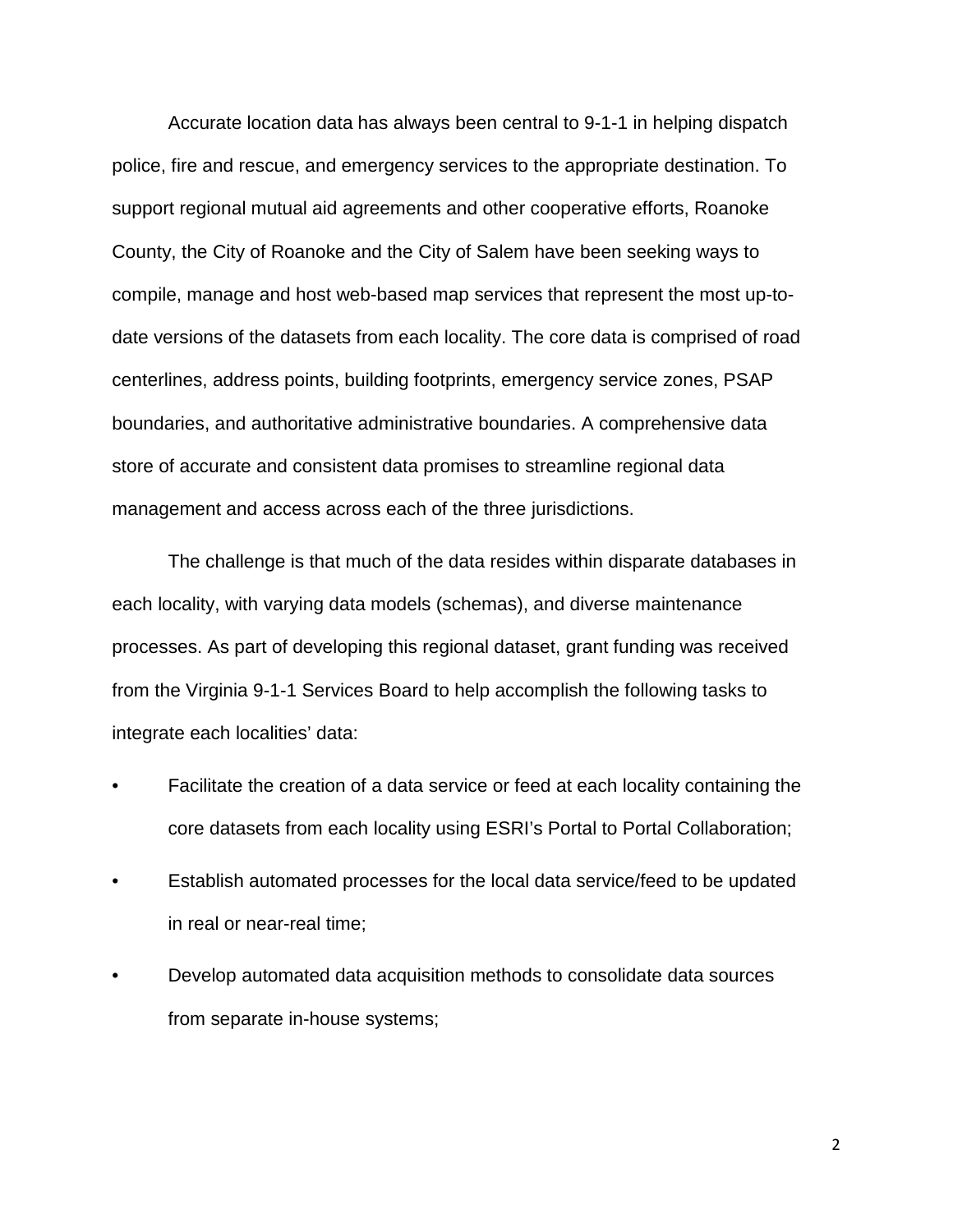- Create a series of advanced scripts to extract, transform and load (ETL) each data source into a standard data schema;
- Construct the new regionalized version of the data as a centrally hosted service that can be generically consumed across communities;
- Migrate Regional PSAP GIS data into CAD (Computer Aided Dispatch) software in each participating locality;
- Facilitate distribution of the data back to each locality to serve as a multipoint failover strategy

Leveraging GIS as a common, regional platform between each locality, allows a consolidated approach to increasing the quality, reliability, and consistency in the underlying location data needed for each PSAP.

The goal of this project is to create a consistent and consolidated dataset for PSAP use between Roanoke County and the two neighboring cities. A large part of the project includes designing a central data store to receive accurate data from each locality system, transform that data into a common base for GIS integration, and then automate the extraction of consolidated data back into the partner agencies' in-house systems.

Roanoke County applied for and received a \$485,490.59 grant from the Virginia 9-1-1 Services Board to implement the project. The project kick-off meeting between Roanoke County and the cities of Salem and Roanoke was held on October 6, 2016, and completed in December 2018.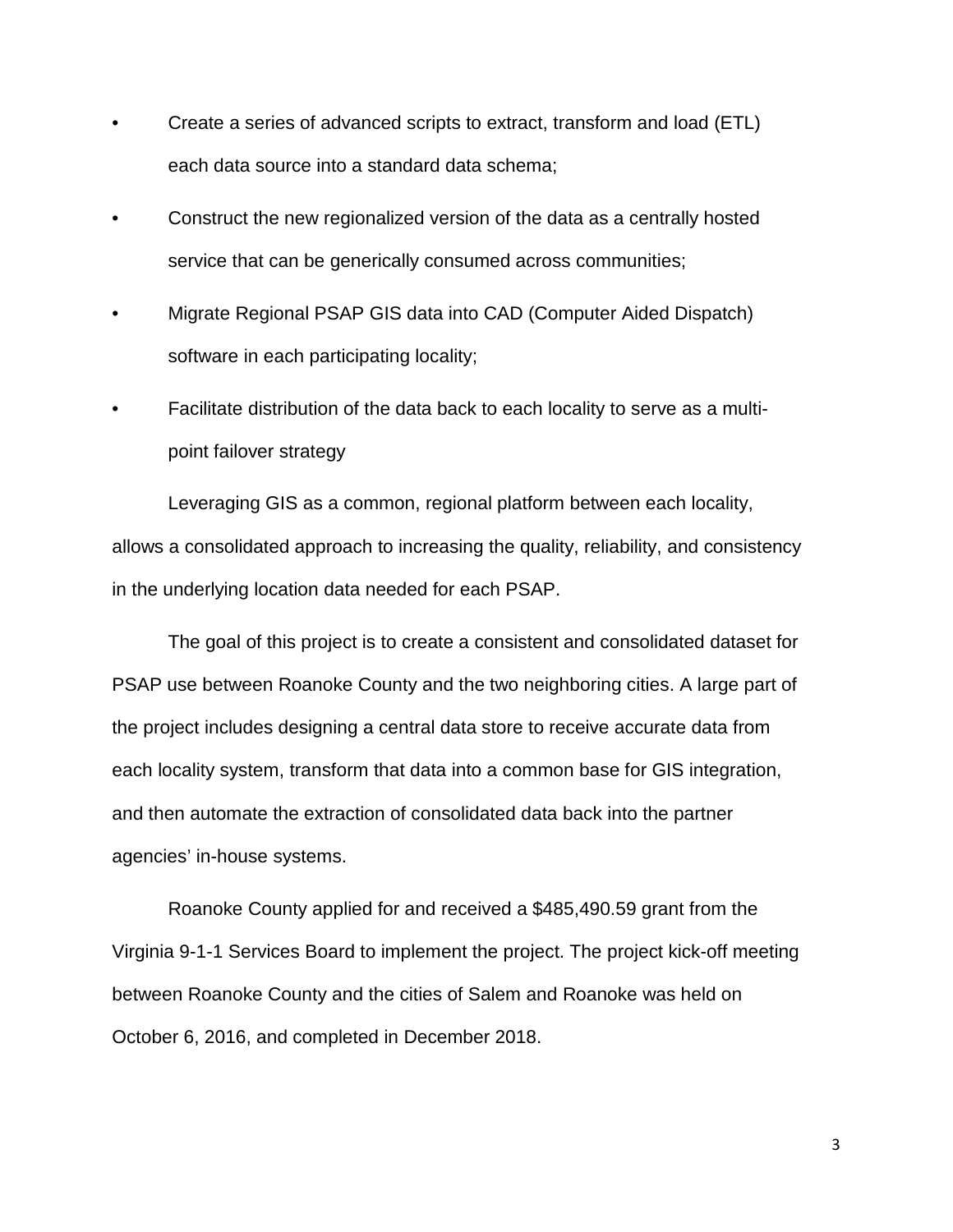The implementation of this program is a multi-faceted, highly collaborative process that spans five key phases.

- 1. Planning & Analysis: This phase included both preparatory activities (project authorization, RFP development/release, selection process) and project initiation and controls (kick-off meetings, working sessions, status meetings and progress reporting).
- 2. Design: The Design phase was intended to identify and document the detailed approach through a highly collaborative process. The design has spanned technical coordination and logistics, data reviews and crosswalks, schema development, system infrastructure design, and code framing.
- 3. Development: Development is where the core work has been undertaken and where design is translated into operational solutions. Within this phase, the team has implemented processes and access points, developed the automation procedures (scripts) to acquire and transform the data, established logging and reporting, published & distributed the data, and created system and administrative documentation.
- 4. Testing & Acceptance: With any solution, testing is a requisite step, but a multi-agency solution requires additional effort to ensure that all aspects of the solution are reviewed both together and independently. Stakeholders from all groups have had the opportunity to participate in a review and feedback process that, in turn, has driven iterative refinements of the data and also the scripting behind the automated processes.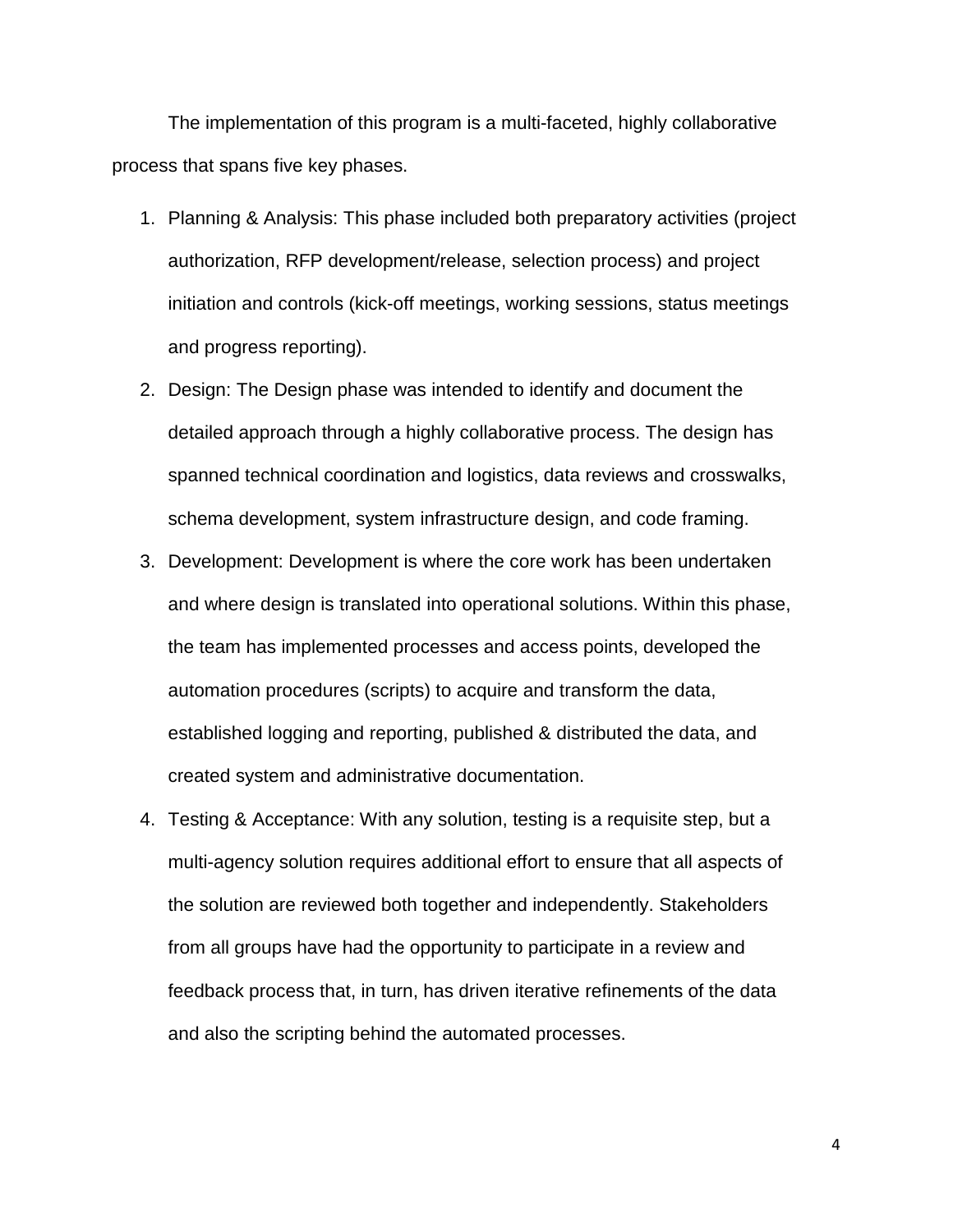- 5. Implementation: The final phase involved deploying all infrastructure, data, scripts, services, and applications to the production environment. During implementation, the team provided onsite training for the intuitive tools, knowledge transfer and delivered final documentation to support ongoing maintenance of the system, while simultaneously coordinating system release for day-to-day access.
- 6. Post-Implementation: Post-implementation is intended to support the transitional period immediately following system release, during which both administrators and users may have questions, and to address any issues that arise from formal adoption or increased utilization. As of this date, we are in this phase of this project.

The goal of the program is to support the continuity and enhancement of wireless E-911 across and between the public safety agencies of Roanoke County and the cities of Salem and Roanoke, especially as it relates to implementing NextGen 9-1-1 services.

Building the foundation for these services required a dynamic and consistent NextGen 9-1-1 dataset shared among each of the localities. Roanoke County's Enterprise GIS serves as the foundation to collect, edit and share out this common data back to each locality's in-house systems. By using the ArcGIS platform to build an efficient automated ETL Script, maintenance times are minimized to provide regional 9-1-1 data sharing in real-time or near real time.

This project used the following benchmarks to measure success of the implementation: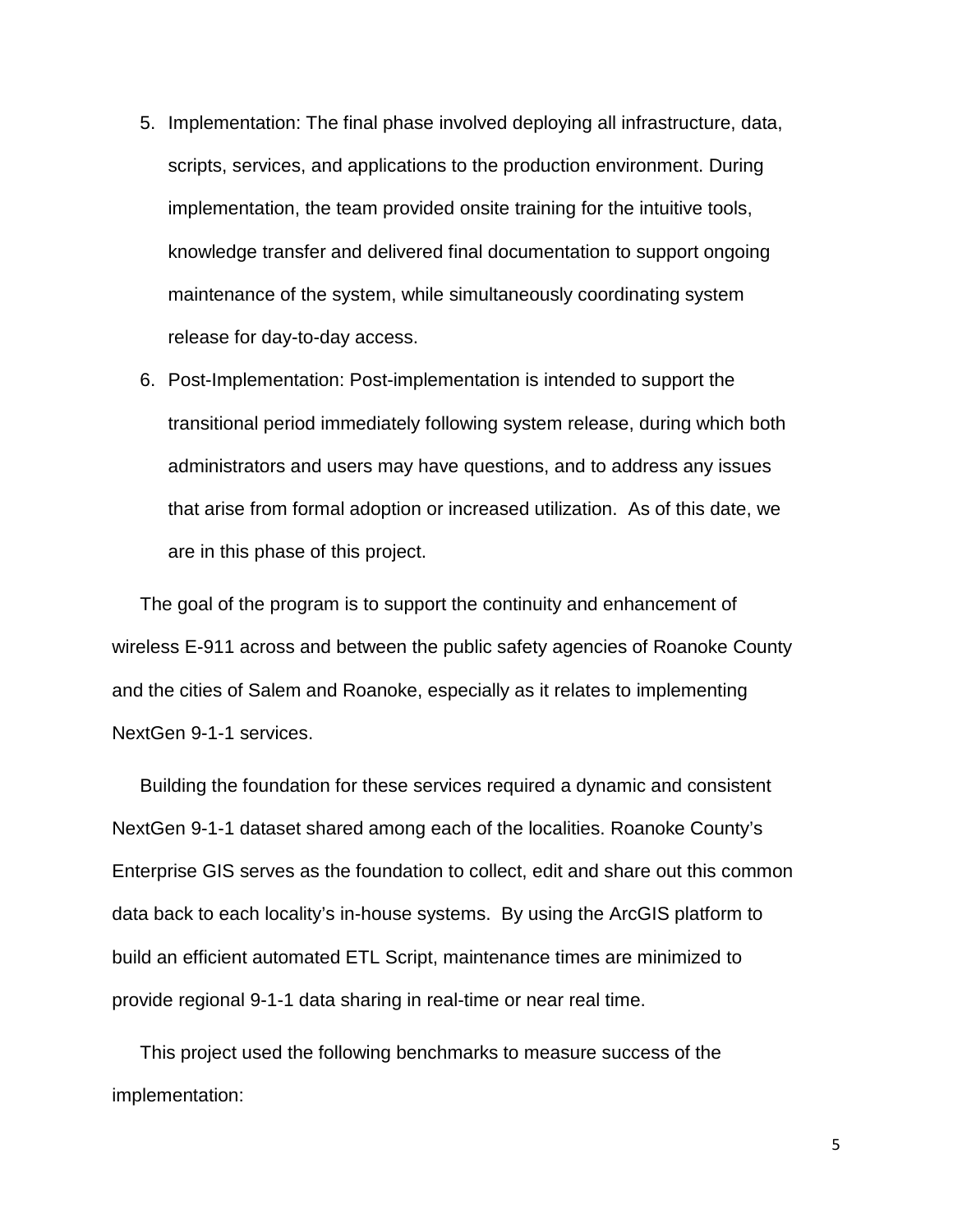- PSAPs adopted the mutually agreed upon processes for data sharing
- A hosting environment that meets the service level needs of the participating PSAPs was successfully established
- Created an automated, end-to-end data process with periodic administrative oversight
- Achieved a viable and consistent regional dataset that can support PSAP operations
- Satisfied the collaboratively derived definition of "near real time" regional data
- Demonstrated a fully operational, regionalized dataset to support the participating PSAPs
- Successfully created all new feature datasets and published them to the ArcGIS Server REST Endpoint environment
- Migrated available data to be ready for use in the Computer Aided Dispatch Systems in each locality
- Converted existing ETL script used to extract data from all 3 localities, transform the data into new schema and load into a regional PSAP GIS dataset, from Python 2.7 to Python 3.x and leverage the ArcGIS Python API
- Changed topology checks mechanism to avoid known system resource issue in current format
- Developed data stitching process to remove topological issues between locality datasets
- Improved data validation process when merging datasets together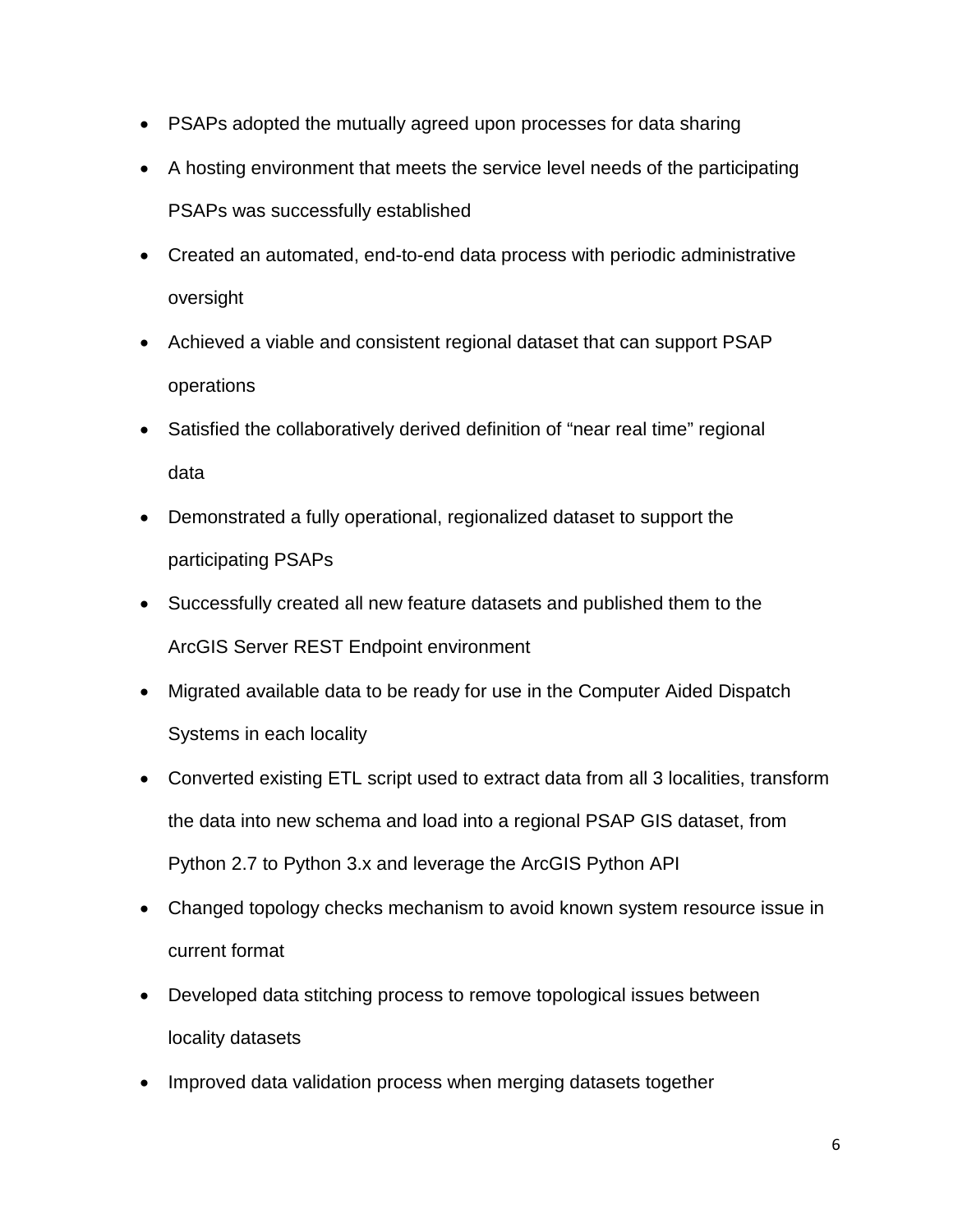- Created metric tracking tables to visualize changes to the data over time via dashboards
- Crowdsource reporting and management for trouble areas noted in the datasets
- Included MSAG and ALI analysis checks on the data to make sure data is at 98% compliance
- To improved transparency, communication, and drive success of the entire project, Roanoke County created additional reporting tools for all municipalities. Using Operational Dashboards, members from all municipalities are able to track the following:
	- Known topology issues that data stitching must correct
	- Bad (incorrect) dispatches reported by each municipality
	- Editing completed on all datasets used in the ETL Process
	- MSAG, ALI and GIS data analysis metrics

Roanoke County, Virginia's project is a model for regional and collaborative development of NextGen 9-1-1 services for other localities to emulate. Roanoke County leverages the previous investment of Enterprise GIS infrastructure to develop a common platform for sharing data across the Roanoke Valley's public safety agencies.

As a result of the efficiency of coordinating data between agencies and the ability to quickly generate a valid and consistent dataset, public safety agencies in Roanoke County, City of Salem and Roanoke City will be able to access best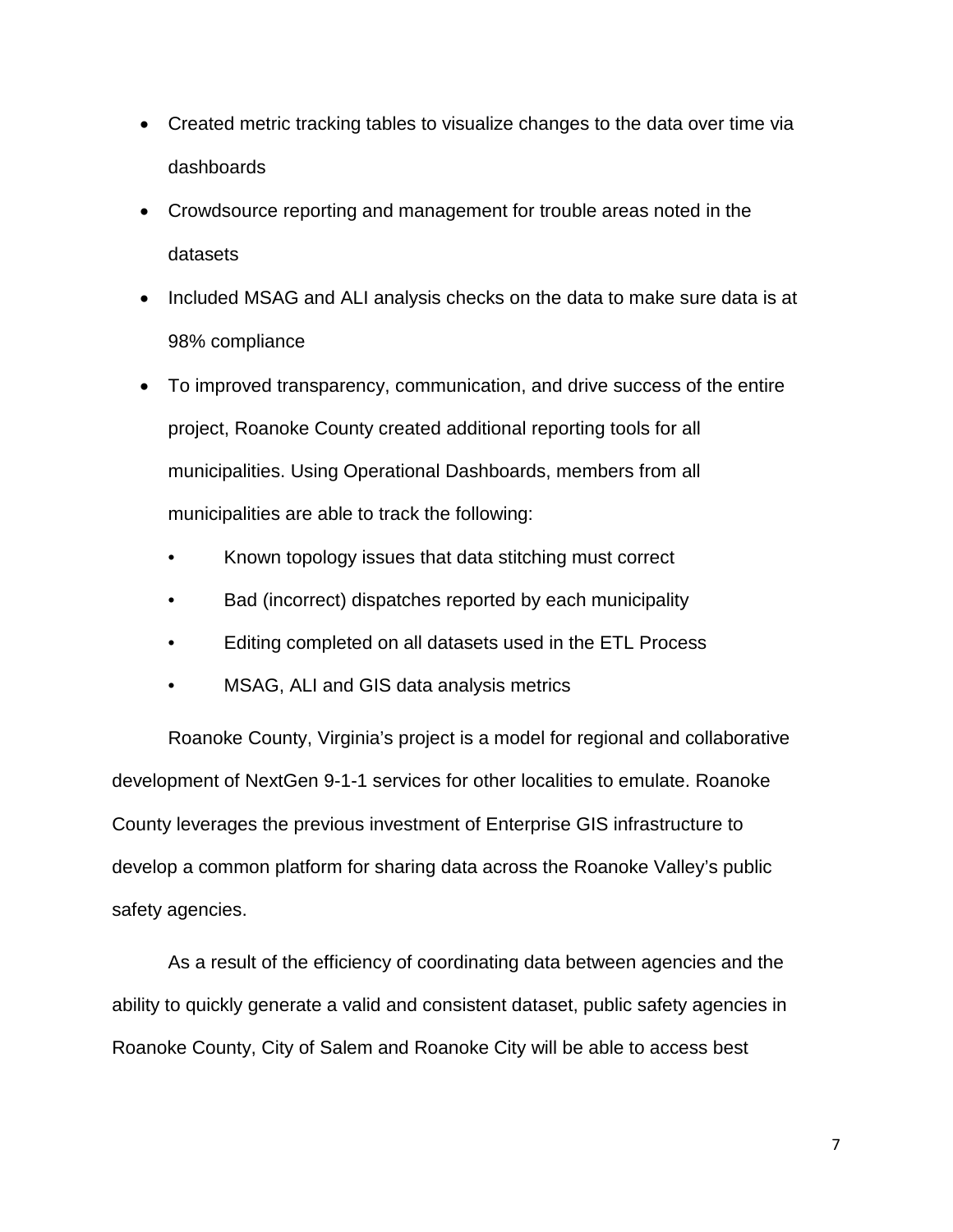available data for the future deployment of NextGen-9-1-1 services. These services will help ensure the protection of citizens across the valley.

Roanoke County is better serving the needs of its citizens through this new near-real-time NextGen-9-1-1 valid GIS dataset for City of Roanoke, County of Roanoke and City of Salem PSAPs. Please view the public facing web application at [https://gisweb.roanokecountyva.gov/psap/.](https://gisweb.roanokecountyva.gov/psap/)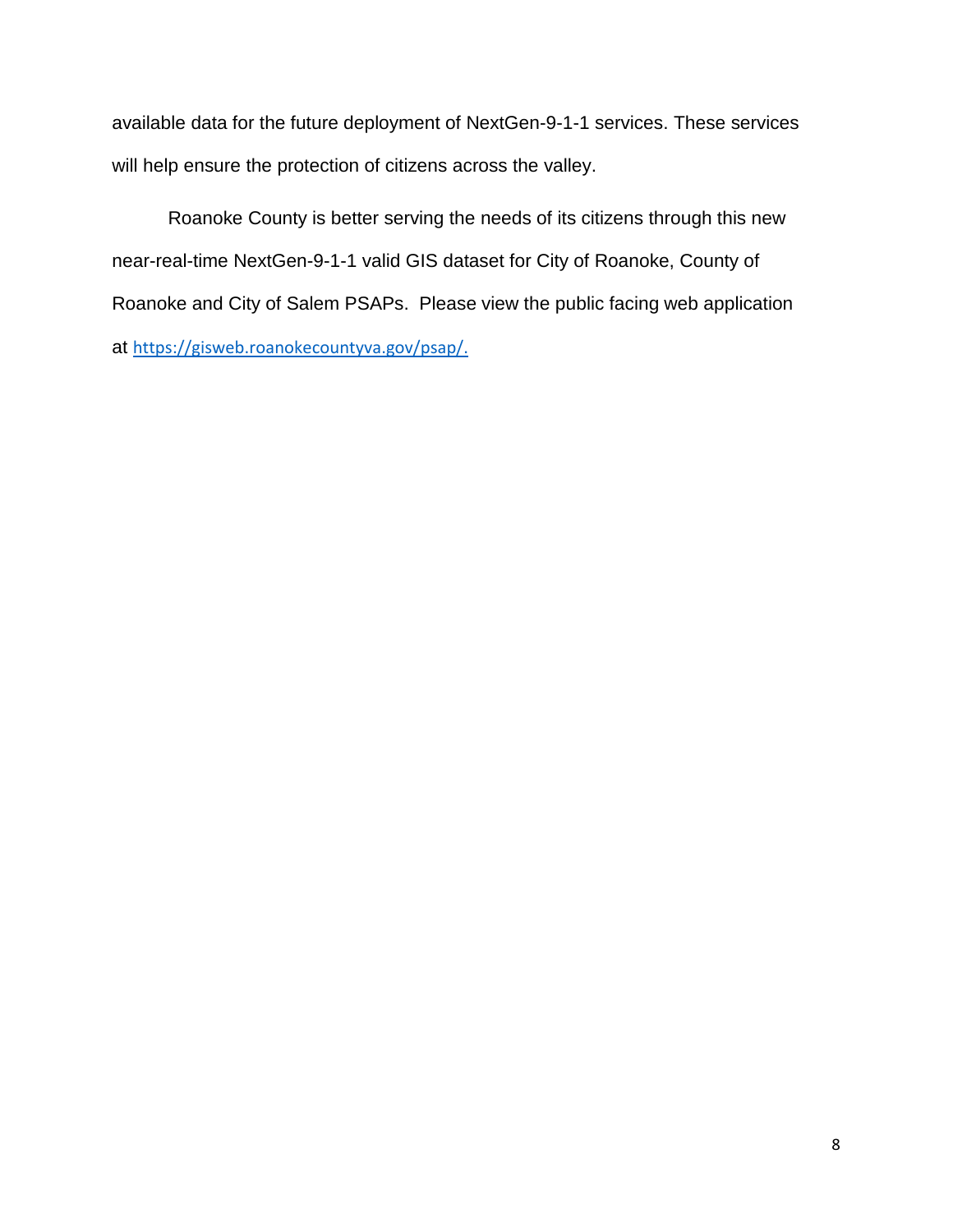#### **EXECUTIVE SUMMARY**

Roanoke County, along with the adjacent cities of Roanoke and Salem, have collaborated to build the foundation of NextGen 9-1-1 services across the Roanoke Valley. A consolidated and consistent Geographic Information Systems (GIS) base is vital to the success of NextGen 9-1-1, and Roanoke County led the effort to create a dynamic process to receive and feed GIS data into partner 9-1-1 systems.

"NextGen-9-1-1" represents the move from legacy analog telephony and network communications for transferring phone and addressing data for emergency communications to updated digital IP-based technology allowing more seamless communication across the 911 network and to emergency responders. Through significant coordination and adoption of technology, NextGen-9-1-1 will use unified networks and data transferability of caller and incident data between localities, for greater resiliency and reliability of services for the public, and make use of new telecommunications technologies including voice, photos, videos, and text messages. GIS data is a foundation for NextGen 9-1-1 address and location data, and routing for emergency services.

The goal of the project was to create a Real-Time NextGen-9-1-1 valid GIS dataset for Roanoke City, Roanoke County and Salem City Public Safety Answering Points (PSAP). The data included Road Centerlines, Address Building Points and/or Polygons, Emergency Service Zones, PSAP Boundaries, Authoritative (Fire and Rescue, Law Enforcement, or PSAP) Boundaries, and County/Municipal Boundaries.

Each locality determined any data concerns or errors for each dataset and worked to resolve those issues into a central GIS repository to create a complete and seamless dataset accessible by public safety agencies across the Roanoke Valley. The project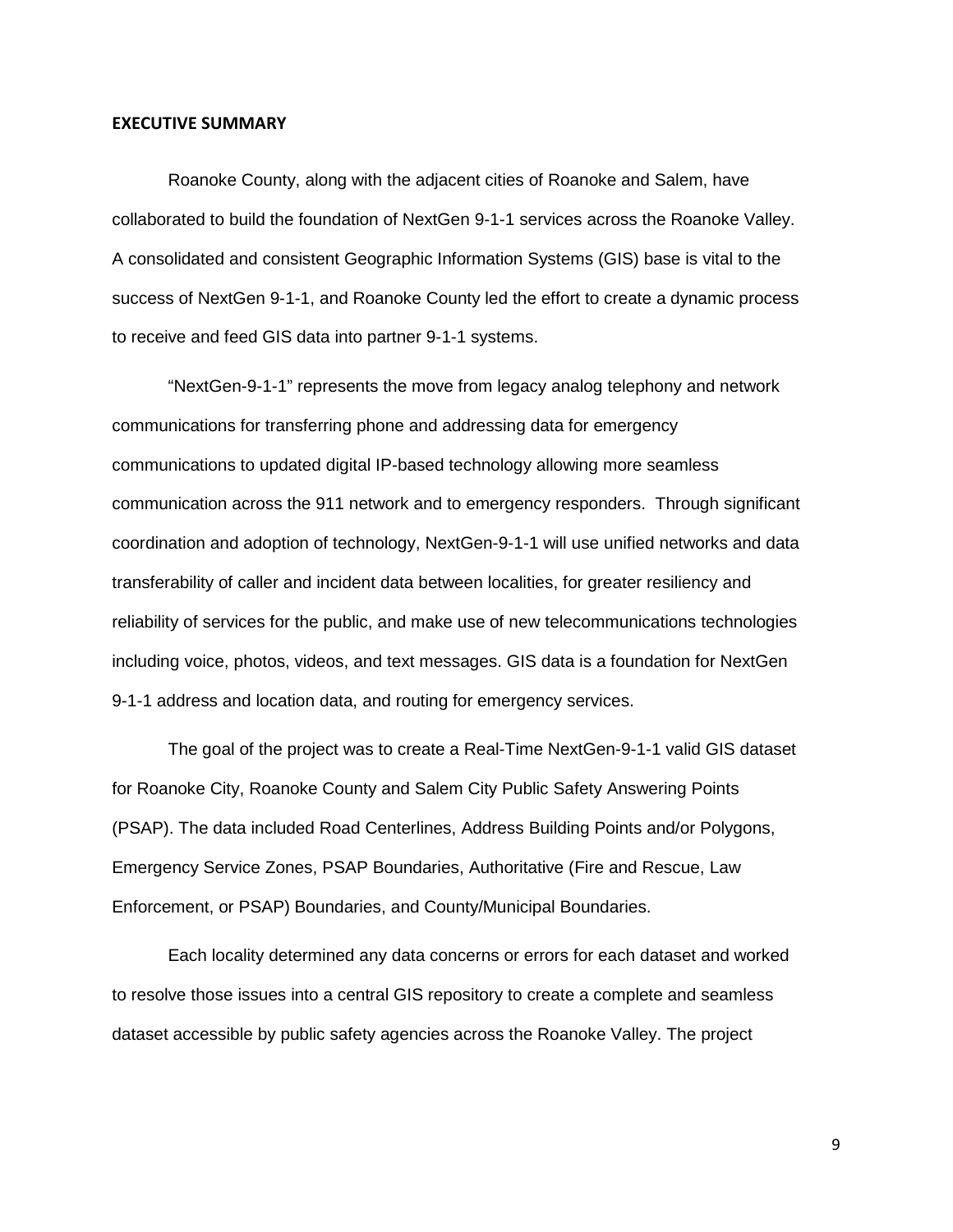supports PSAP readiness for future technology and enhances the current efficiency of each municipal public safety agency.

Business intelligence and ESRI's Portal to Portal Collaboration was incorporated into the automated process to support efficiencies in government service delivery across Roanoke County and the greater Roanoke Valley. The Portal to Portal Collaboration is a feature of ESRI Arcgis Portal that has not been implemented successfully by many customers. Roanoke County is one of the first to use the technology, in support of this project.

Roanoke County, Virginia's project is a model for regional and collaborative development of NextGen 9-1-1 services for other localities to emulate. Roanoke County leverages the previous investment of Enterprise GIS infrastructure to develop a common platform for sharing data across the Roanoke Valley's public safety agencies.

As a result of the efficiency of coordinating data between agencies and the ability to quickly generate a valid and consistent dataset, public safety agencies in Roanoke County, City of Salem and Roanoke City will be able to access best available data for the future deployment of NextGen-9-1-1 services. These services will help ensure the protection of citizens across the valley.

Roanoke County is better serving the needs of its citizens through this new nearreal-time NextGen-9-1-1 valid GIS dataset for City of Roanoke, County of Roanoke and City of Salem PSAPs. Please view the public facing web application at [https://gisweb.roanokecountyva.gov/psap/.](https://gisweb.roanokecountyva.gov/psap/)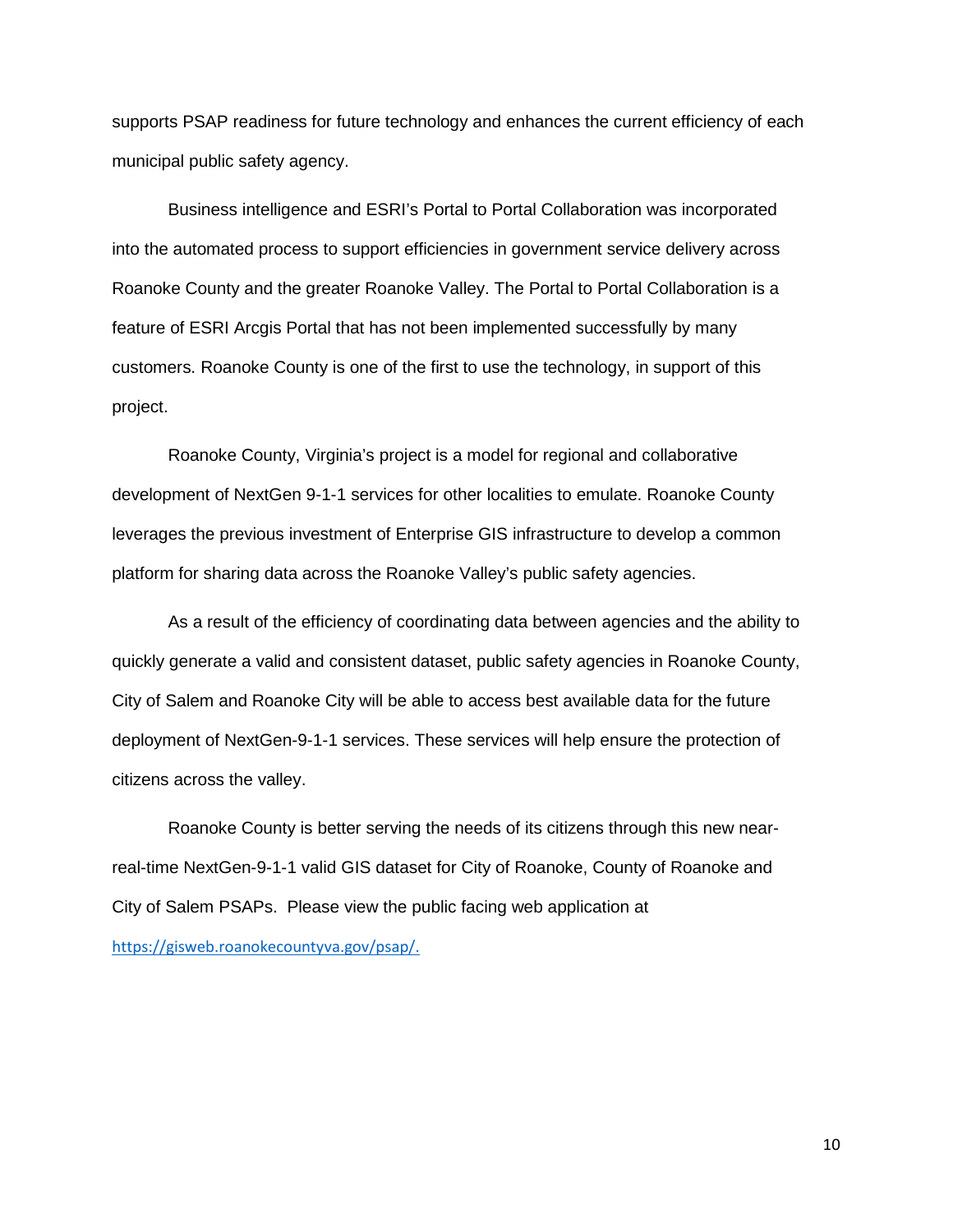#### **BRIEF OVERVIEW**

Roanoke County, along with the adjacent cities of Roanoke and Salem, have collaborated to build the foundation of NextGen 9-1-1 services across the Roanoke Valley. A consolidated and consistent Geographic Information Systems (GIS) base is vital to the success of NextGen 9-1-1, and Roanoke County led the effort to create a dynamic process to receive and feed GIS data into partner 9-1-1 systems.

"NextGen-9-1-1" represents the move from legacy analog telephony and network communications for transferring phone and addressing data for emergency communications to updated digital IP-based technology allowing more seamless communication across the 911 network and to emergency responders. Through significant coordination and adoption of technology, NextGen-9-1-1 will use unified networks and data transferability of caller and incident data between localities, for greater resiliency and reliability of services for the public, and make use of new telecommunications technologies including voice, photos, videos, and text messages. GIS data is a foundation for NextGen 9-1-1 address and location data, and routing for emergency services.

The goal of the project was to create a Real-Time NextGen-9-1-1 valid GIS dataset for Roanoke City, Roanoke County and Salem City Public Safety Answering Points (PSAP). The data included Road Centerlines, Address Building Points and/or Polygons, Emergency Service Zones, PSAP Boundaries, Authoritative (Fire and Rescue, Law Enforcement, or PSAP) Boundaries and County/Municipal Boundaries.

Each locality determined any data concerns or errors for each dataset and worked to resolve those issues into a central GIS repository to create a complete and seamless dataset accessible by public safety agencies across the Roanoke Valley. The project supports PSAP readiness for future technology and enhances the current efficiency of each municipal public safety agency.